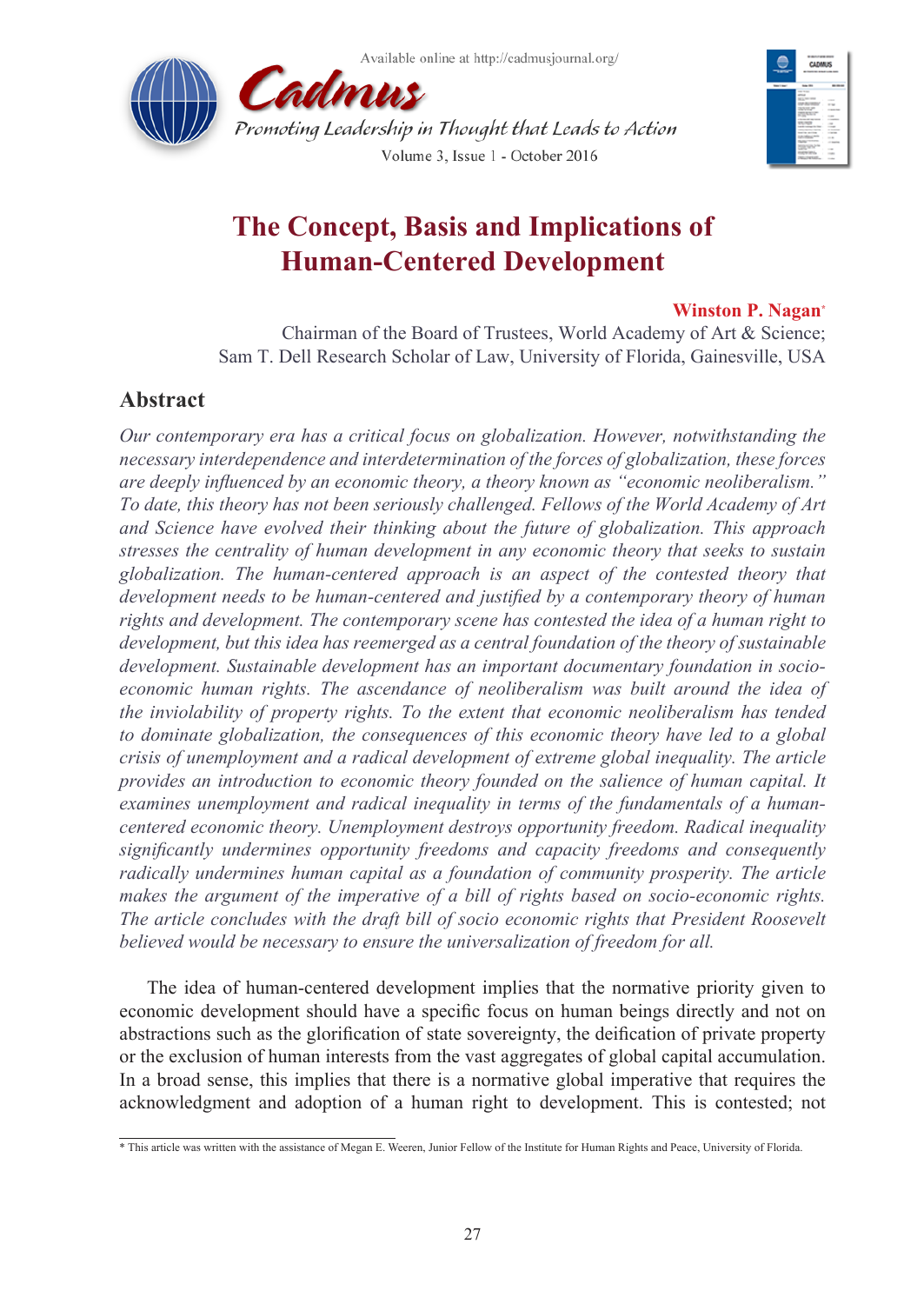only is the human rights side of it contested, but the notion of development itself is not unchallenged. At the back of an economic theory concerning the human right to development is the centrality to that theory of the vital importance of human capital. An economic theory that does not acknowledge the salience of human capital for rational and efficient economic development is a theory that is misguided and dangerous.

A realistic look at the social process of humanity will disclose that human beings are energized to interact with each other in pursuit of desired needs and values. In this enterprise virtually every human being is a repository of energized enterprise.

*"For economic theory to ignore or avoid the human energized potentials as economically meaningless is extremely myopic."*

This energy is the generator of fundamental value important to the self and important to non-self-others. For economic theory to ignore or avoid the human energized potentials as economically meaningless is extremely myopic.

*"Society is a teeming ocean of human energies and capacities, unorganized but latent with unlimited productive potential. The organization of social energies and capacities converts social potential into Social Capital. Each member of society is a microcosm of human potential—an unorganized reservoir of energies, aspirations, and capacities. The organization of the energies and capacities of each member of society converts human potential into Human Capital. The formed Individual is the summit of social evolution where Human Capital and Social Capital intersect and become infinitely productive. The Individual is a product of the past evolution of society who internalizes its accumulated knowledge and capacities, attunes himself to the emerging aspirations and potentials of society, and applies his energies at critical points for personal accomplishment and collective progress. Thus, we find repeatedly in history that one individual can change the world."*[1](#page-8-0)

In our time, the emergent "new normal" of economics has been described as the political economy of neoliberalism. Neoliberalism emerged from a meeting of several right-wing intellectuals in the village of Mont Pèlerin, Switzerland. From these deliberations, they considered that the most important global threat to freedom came from Stalinism and the extinction of private property. They saw the extinction of private property as the extinction of freedom. A further concern was the success and emergence of the social democratic New Deal state, led by the U.S., and which they saw as a form of creeping socialism and a creeping threat to private property and freedom. In contrast to this perspective, there emerged an initiative in United Nations (UN) circles around the idea of a new economic order. This was reflected in legal instruments such as the International Covenant on Economic, Social and Cultural Rights,\* the Charter of Economic Rights and Duties of States,† the UN Resolution

<sup>\*</sup> UN General Assembly, International Covenant on Economic, Social and Cultural Rights, 16 December 1966, United Nations, Treaty Series, vol. 993, p. 3, available at: <http://www.refworld.org/docid/3ae6b36c0.html>.

<sup>†</sup> UN General Assembly, Charter of Economic Rights and Duties of States: resolution / adopted by the General Assembly., 17 December 1984, A/ RES/39/163, available at:<http://www.refworld.org/docid/3b00eff474.html>.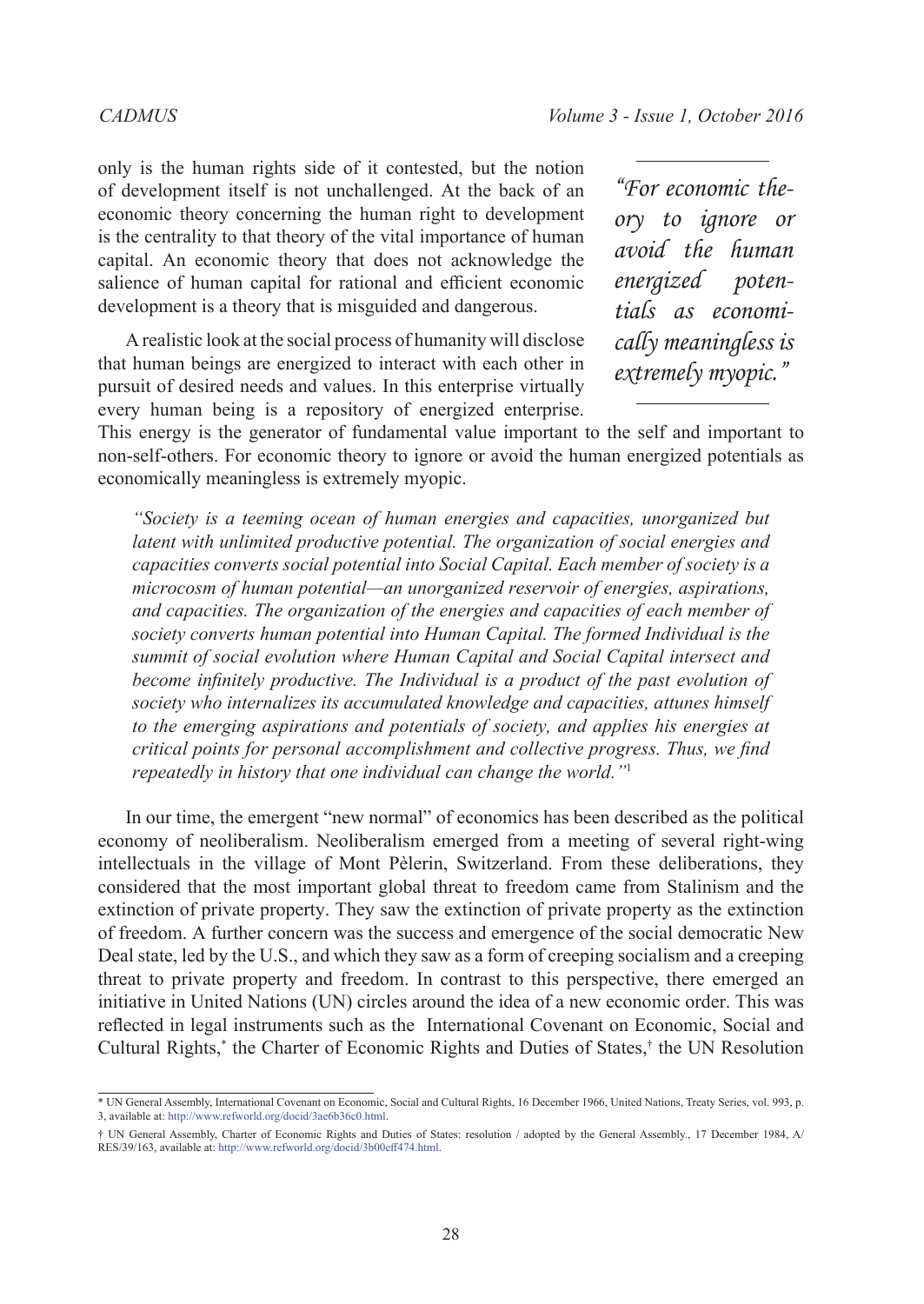on Permanent Sovereignty of National Resources, and the Declaration of the Right to Development. These UN initiatives were inspired by the war aims of the allies, and reflected in the Atlantic Charter. Included in these war aims was the principle of implied economic justice, the freedom from want. These initiatives were matters that, in effect, pitted the major capitalist states against the newly decolonized states of the world. From this intellectual and diplomatic conflict there were no clear winners but there was a clear ascendancy of economic neoliberalism, which was largely embraced by the western powers and which became to make inroads in the rest of the world. Today, the discourse about the human right to development is muted, but it is not dead. The environmental crisis has raised the question of the importance of global sustainable development. This is contested and important. With regard to neoliberalism, it received a severe jolt in 2008 when its fundamental policy agenda of radical privatization, deregulation, emphasis on the minimal state, and a non-regulatory regime of global finance led to a massive economic meltdown. The meltdown created a severe crisis of unemployment which underscored the broader legacy of a radical global distribution of economic inequality.

*"Unemployment can be eliminated by wise judicious policymaking with a concern for the full utilization of human capital. Unemployment is neither inevitable nor necessary."*

### **1. Unemployment**

The central issue for conventional neoliberalism appears to be that unemployment is a necessary byproduct of generating higher profits in the commercial sector; it is natural and inevitable. What is ignored is that unemployment radically undermines the capacity of human beings to be energized and contribute to economic prosperity. What unemployment does is that it extinguishes opportunity freedoms and without opportunity freedoms, no capability freedoms can be exercised, thus guaranteeing a wastage of human energy. There are innumerable theories that show that unemployment can be eliminated by wise judicious policymaking with a concern for the full utilization of human capital. Unemployment is neither inevitable nor necessary.

If we conceptualize the right to employment and labor as encapsulated in the value of skill, it is possible to briefly map the way in which skill is a base of power for securing other articulate human rights values. For example, skill in terms of access to power is a base that is critical to the shaping and sharing of power. In this sense, skill is a critical value for protecting human rights interests tied up with the exercise of political power. Similarly, skill is an important base to acquire wealth and related economic values and is therefore critical for economic justice. Skill is also a base for access to education and enlightenment which is central to human development. Skill is also a base for access to health and wellbeing as well as to the institutions of social rectitude. Thus, employment rights including access and performance influence every other human rights value. Similarly, every other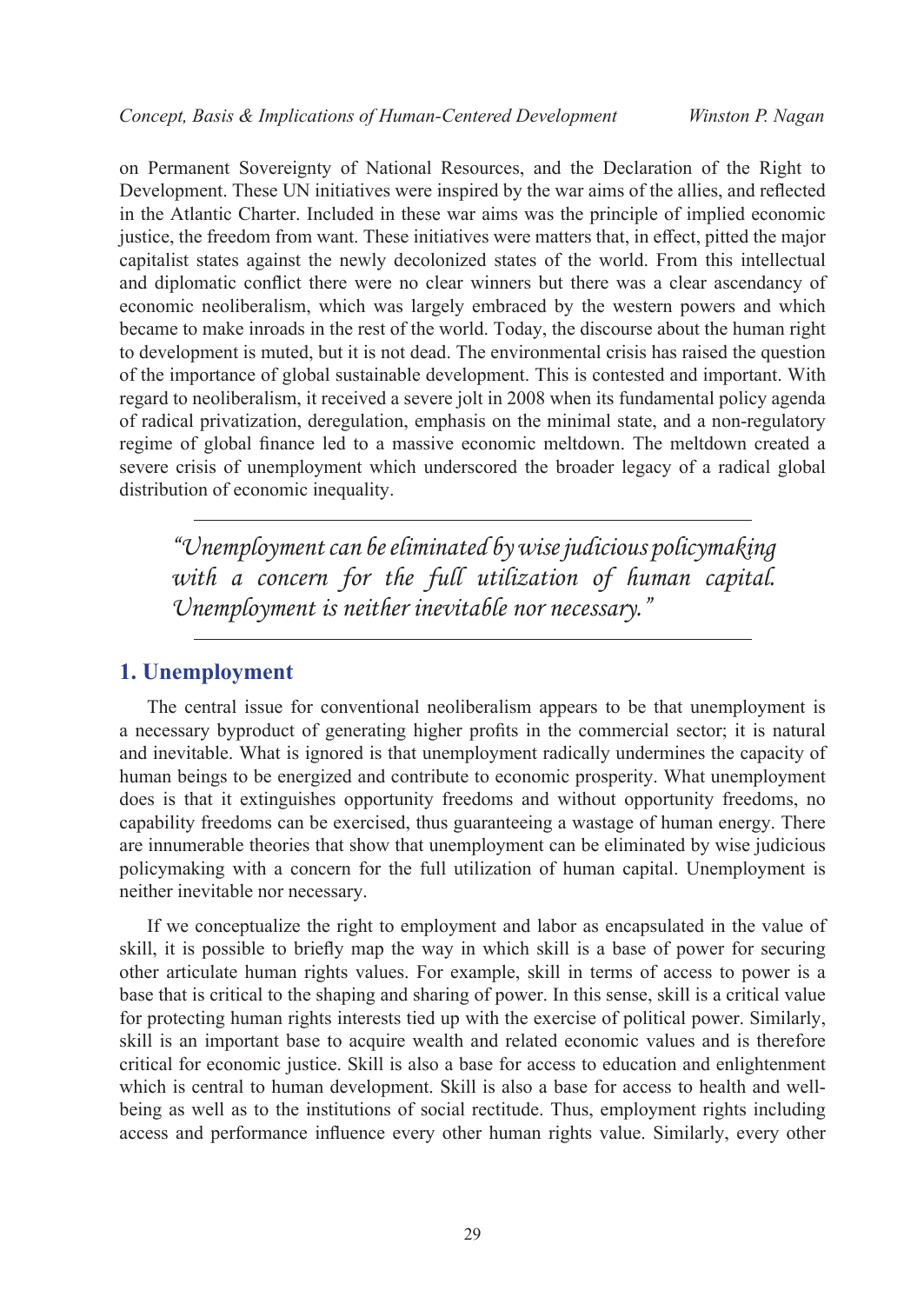human rights value will influence the shaping and the sharing of labor and skill values. With this in mind, we examine the problem of full employment as a human right. It may be at the outset, better to see this in terms of the political will and articulate ideology of the state and state responsibility. From this perspective it is selfevident that governments routinely intervene in matters that directly affect the economic status of the individual. Such interventions may well influence both quantity of employment opportunities available

*"The right to employment is not a privilege, it is a right."*

as well as the nature of these opportunities. Some obvious examples of governmental policy influencing these issues are its role in setting interest rates, its approach to budget deficits, the expansive or restrictive nature of its import and export policy, its tax policies, its military expenditure, its immigration policies, its approach to industrial development, its investment in the society, its licensing policies, its environmental regulations, and a good deal more. One illustration of the way in which an ostensibly neutral tax policy could influence employment patterns is the regulation that provides incentives for capital investment in the form of depreciation while providing disincentives to employment in the payroll tax. This suggests a partiality to investing in technology rather than labor. To the extent that employment is one of the most important mechanisms for the allocation of purchasing power to the individual, the right to employment may be seen as the critical foundation of economic democracy. If society cannot assure the survival of all citizens through employment access, it may be that the state has a special obligation to provide employment opportunities for all. In short, the right to employment is not a privilege, it is a right. To the extent that economic survival is critically sustained by employment it could be argued that the right to employment has the character of a fundamental human right. The critical question then is: How strategically should the state act to secure this fundamental right to economic survival? The International Commission on Peace and Food provided a report to the UN on this matter in 1994. Its principal point was that there had to be a universal affirmation of and commitment to, the delivery of fundamental economic rights to all. According to the International Commission there should be an approach which recognizes:

*".. [t]he right of every citizen to employment is the essential basis and the most effective strategy for generating the necessary political will to provide jobs for all. What is needed is not another job generation program, but a change in social values that will accelerate the natural and inevitable evolution of society, from one in which labor is regarded as a dispensable resource to one based on full human rights and the enormous productive potential of the human being. The type and magnitude of change needed today is comparable to that embodied in President Roosevelt's New Deal for the American people during the Great Depression at a time when 25 percent of the work force was unemployed, to the Indian Government's decision to launch the Green Revolution in the mid-1960s to achieve self-sufficiency in food grains at a time when the country was highly dependent on imported food to stave off famine, and to Mikhail Gorbachev's initiatives late in the 1980s to end the Cold War and transform Soviet society."*[2](#page-8-1)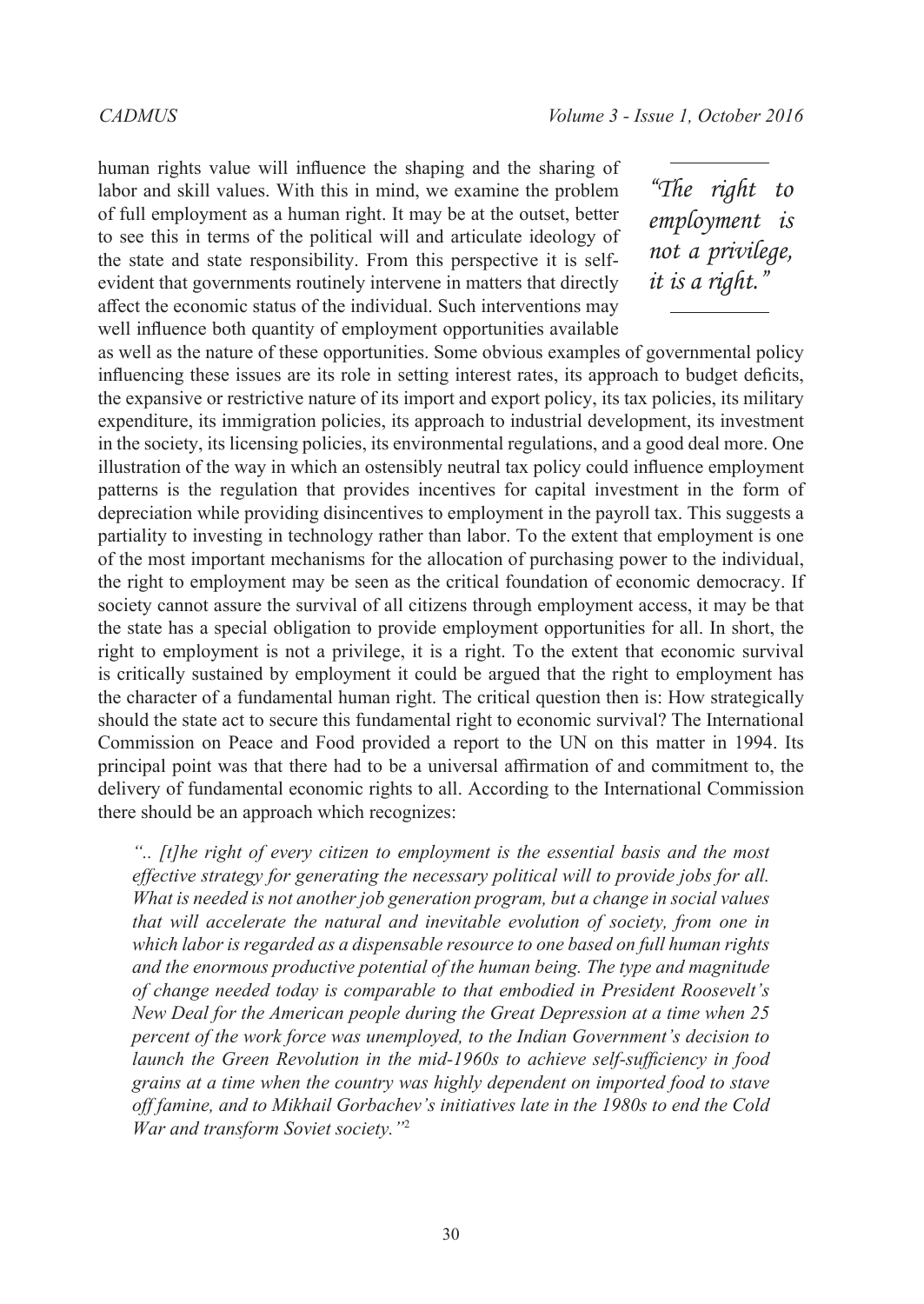There are many skeptics in political circles as well as academic and scientific circles who genuinely believe that full employment is simply an unfeasible policy. It is very possible that this outlook has a corrosive effect which initiates this discourse with an assumption of futility. Thus, a critical part of initiating this dialogue is the assumption that a full employment society is a realistic prediction if there is a plausible and wide-spread acceptance of the necessity of this in economic terms as well as the importance of this commitment in juridical and moral terms. In this sense, more may be required to fully explore all the ramifications of the notion of employment itself. This could include not simply the market value of labor but other components of labor that deal with the very nature of human development. An approach is suggested in the Human Development Report of 1990 which stresses that a significant element of the dynamic of employment is embedded in the "capability approach." This approach suggests that economic measures of labor value are insufficient. For example, a measure like the GDP may unintentionally distort our view of the critical value of employment to individual and social well-being. It may be that the notion of employment seen through the lens of capability would emphasize the production and distribution of freedom as a better indication of human value. According to the Human Development Report, "the basic objective of development is to create an enabling environment for people to enjoy long healthy and creative lives. This may appear to be simple truth but it is often forgotten in the immediate concern with accumulation of commodities and financial wealth." Central to the capability approach is the insight that social and economic arrangements should have as a key objective the expansion of human capability. This includes the freedom to defend and enhance valuable activity. Central therefore to the stress on capability is the expansion of human freedom in the aggregate in the economic sector. It also permits a clearer link to the fundamental human rights standards which are now the foundation of modern social organization. In short, what is central then to human rights approach to employment is the recognition of "opportunity freedom" (capability) and "process freedom." These freedoms are then cornerstones of the dynamic of employment both in terms of the conditions of access and performance. The challenge that a focused human rights approach generates is that it compels a discourse about the values which implicate human rights and are part of the culture of labor, skill and employment. This carries a further implication that these values must in turn provide compelling normative guidance for a newer approach to the problem of a commitment to full employment. It may be assumed that the current flavor of dominant economic policy is one that either tolerates or may even tacitly encourage unemployment as an economically efficient mechanism for stabilizing the market, and the dominant business values of self-interest behind it. This means that we must generate a change in the discourse of our values and then look toward a process of those changes being reflected in a wide framework of decision making at all levels for the promotion of full employment. This view is also taken by the International Commission as follows:

 *"We must recognize that the present status and functioning of our economies is the result of specific choices that have been made in the past, based on priorities and values that were relevant or dominant at the time, but which we certainly are not obliged to live with indefinitely, and, in fact, are continuously in the*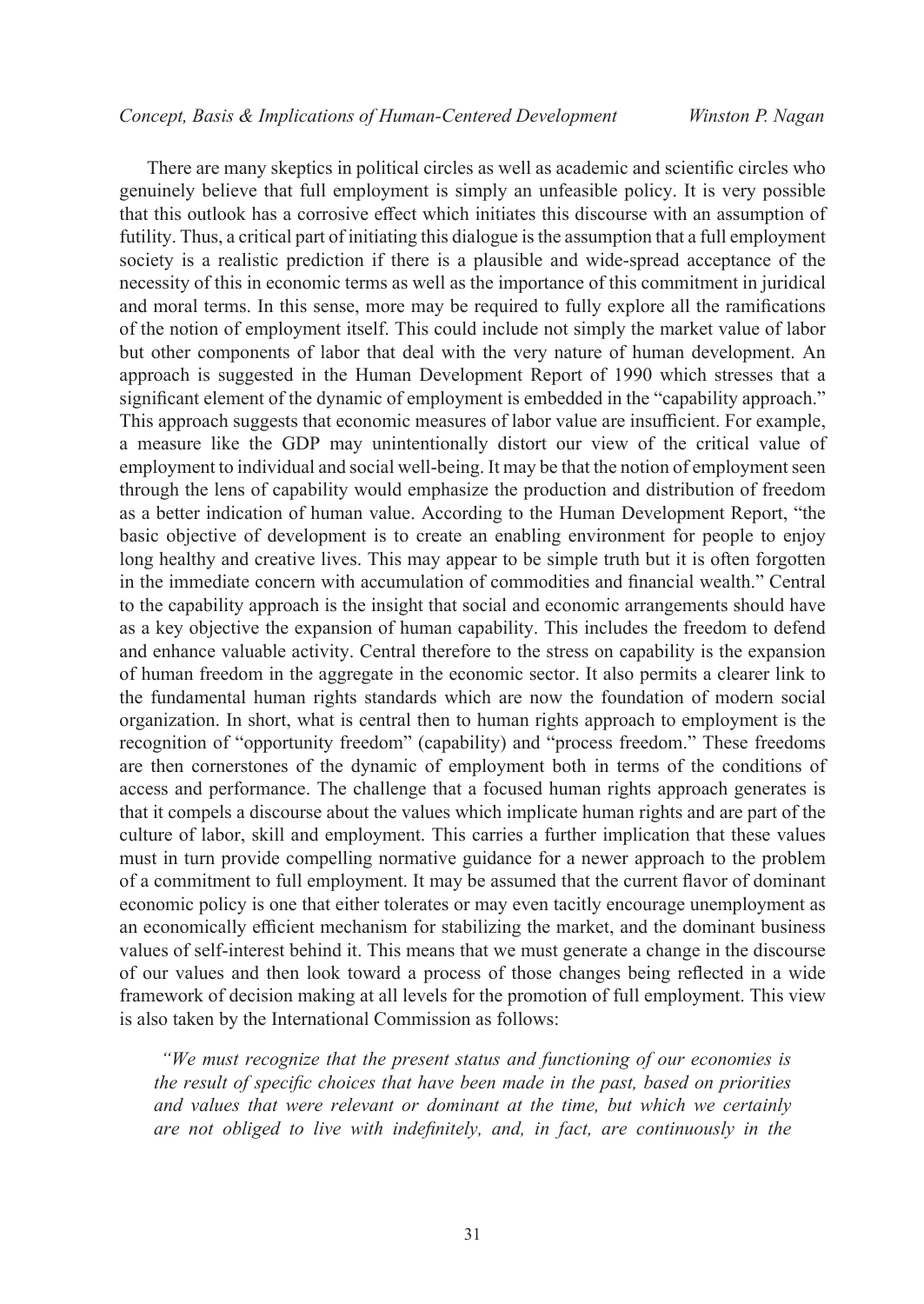*process of discarding in favor of new values and priorities. The rapid adoption of environmentally-friendly policies around the world is positive proof of how quickly the rules, even economic rules, can change when there is a concerted will for a breakthrough."*[3](#page-8-2)

*"When we depreciate human resources we are attacking the recipe, which was at the heart of American genius."*

### **2. Inequality**

#### *2.1. The Neoliberal Aspects of the American Economy*

The most notorious fact about the American economy is that for decades we have experienced an inexorable drive to move the overwhelming majority of American citizens to the bottom of the economic system. In short, the expansion of inequality has been an extraordinary fact of the politically inspired economic policies of the neoliberal economists. Radical inequality has the consequence of diminishing opportunity freedoms, thus undermining human capital. By undermining opportunity freedoms, we correspondingly undermine capability freedoms, which further diminish the value of human capital economy.

*"The success and the genius of American civilization has been its belief in human capacity and the critical importance of human resources for national prosperity."*[4](#page-8-3)

Let us start at the top. Reputable economists tell us that one percent of the American population takes one quarter of the United States' income. One percent of the American population controls forty percent of the nation's wealth. One percent of the American population has seen their incomes rise by over eighteen percent. The central political question is whether this kind of outcome is desirable and in the national interest of the United States. If this is desirable, is there a sound reason to justify it? There have been marginal economic theories, which suggest that the one percent who have benefited so mightily are simply better than the rest of the nation. Many people whom we consider talented and who have made enormous contributions and inventions to modern society have not necessarily benefited from this. The financial wizards who almost destroyed the United States' economy were in fact rewarded with performance bonuses. Although to their credit, they saw the irony in this and changed the label to retention bonuses. Meanwhile, those at the bottom of the economic ladder were not candidates for any form of retention. They were candidates for pink slips. One of the assumptions of neoliberal economists is that if there exists a bigger economic pie there will be more to go around. Unfortunately, the arithmetic is the other way around. The bigger the pie, the less the American citizens share in its bounty. It would seem that American economic growth is essentially a growth that is downwards in the direction of inequality. This means there exists an exponential growth in lost opportunity for the American people. The extinction of opportunity for the people is a major social and economic loss because the success and the genius of American civilization has been its belief in human capacity and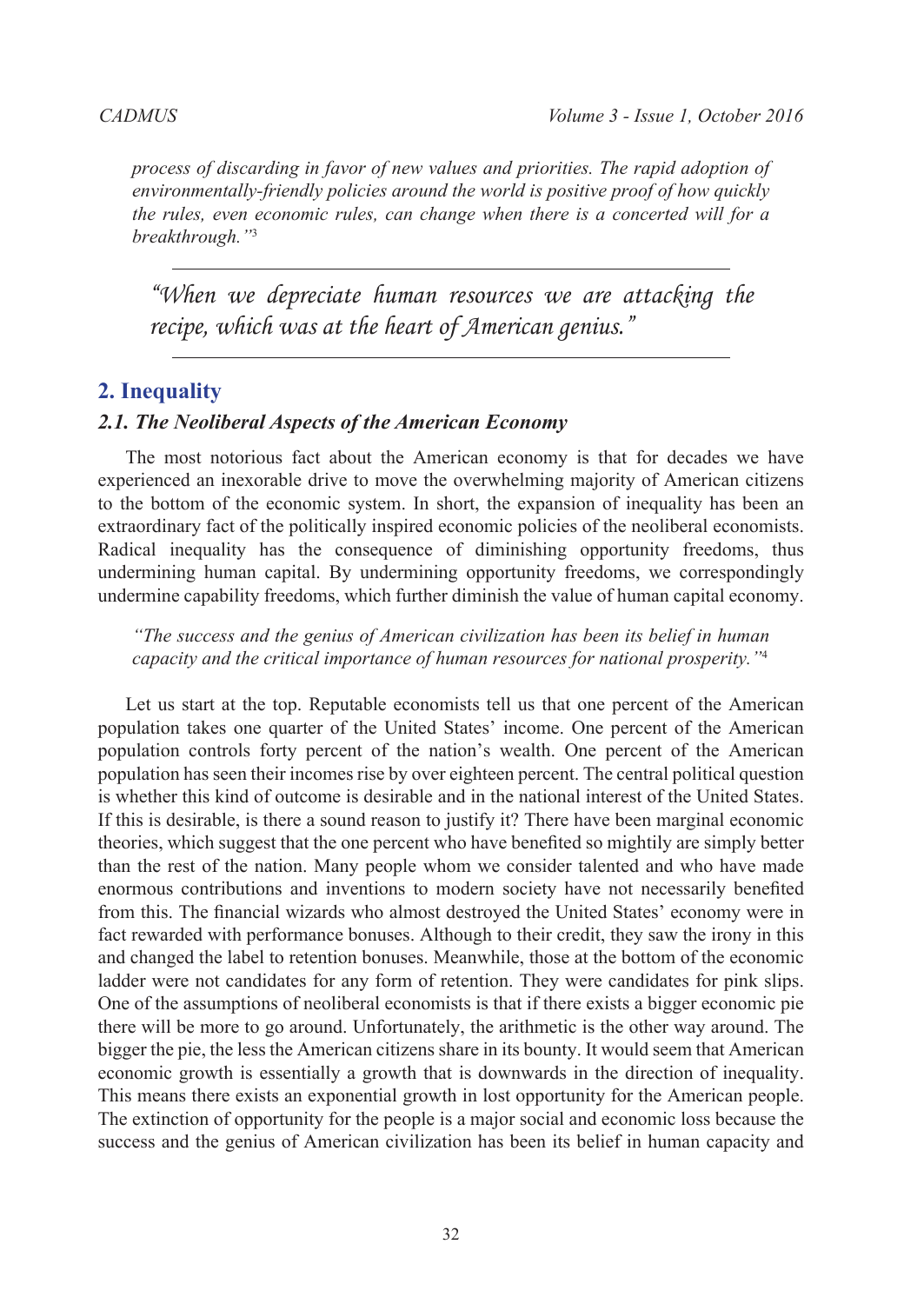the critical importance of human resources for national prosperity.\* This means that when we depreciate human resources we are attacking the recipe, which was at the heart of American genius. There is of course enough blame here for everyone.

However, I think most of the blame must lie with the neoliberal apologists. They have historically been the most frenetic defenders of economic monopoly. Additionally, they have been successful in hijacking rational tax policy debate. No new taxes means that the weaker members of the body politic still pay while the special interests, which fund the neoliberals, the well-healed financial oligarchs prevail with outrageous tax holidays. Indeed, a recent survey about the fairness of the tax system showed only twelve percent believing it was fair and eighty eight percent believing it was unfair. The consequence of these outrageous benefits to those who already have an excess of resources is that they also promote the idea that national investment in education and human resources, investment in technical innovation and sound infrastructure are a waste of scarce resources. Their version of appropriate national incentives is driven by an intense desire to discourage investment in the future based on basic research and the central importance of our transportation and infrastructure system. Essentially, neoliberal policies have hugely empowered the financial oligarchs while undermining the participation of the overwhelming majority of citizen stakeholders in the process. They promote no version of a national common interest and see only the vista of narrow special selfish interests. Greed is king. They attack labor unions, promote the replacement of labor with technology and export jobs abroad because foreign labor is cheap. American labor is a liability. It is too expensive for the oligarchs. Hence, their mantra about jobs is "send jobs abroad." The government is the problem, is the enemy because it is the critical restraint on the unfettered power of economic oligarchs. Now the present agenda appears to be clearer: do what we need to do to keep our wealth and get more of it. Demonize the government as a moderator between extremism and the people; extinguish the opposition such as the labor unions and the independent media and most critical of all, no taxes on the rich. Probably the most impressive victory of the financial oligarchs was their promotion of the economic theories of neo-liberalism. The center point of this approach was to oppose any and all government regulation. The great success was the deregulation of the financial sector. With the financial benefits, which they acquired through a non-regulatory state, they could use their bounty of wealth as a base of power to control a good deal of law making, and they did. Their successes have permitted a huge scale of financial manipulation in a no-financial rules context—the context they in effect purchased. This was a good financial investment. After the Citizens United case, a major Supreme Court blunder, the corporate sector could now begin the process of purchasing the government without spending limits. In short, the Supreme Court solidified the nexus between wealth concentration and its capacity to control the government in an almost complete form. One illustration of many will suffice. Big Pharma was able to squeeze a trillion dollar boondoggle out of the government by the neoliberal drive to block the government from bargaining with Pharma about the price of drugs. The neoliberals have their eyes on other temptations such as Medicare, Medicaid

<sup>\*</sup>On the issue of political economy, human rights values, and the idea of justice, see, Winston P. Nagan, "Human Rights, Liberty & Socio-Economic Justice: Economic Theory and the Ascent of Private Property Values," *Cadmus* 1, no. 2 (2011): 35-54.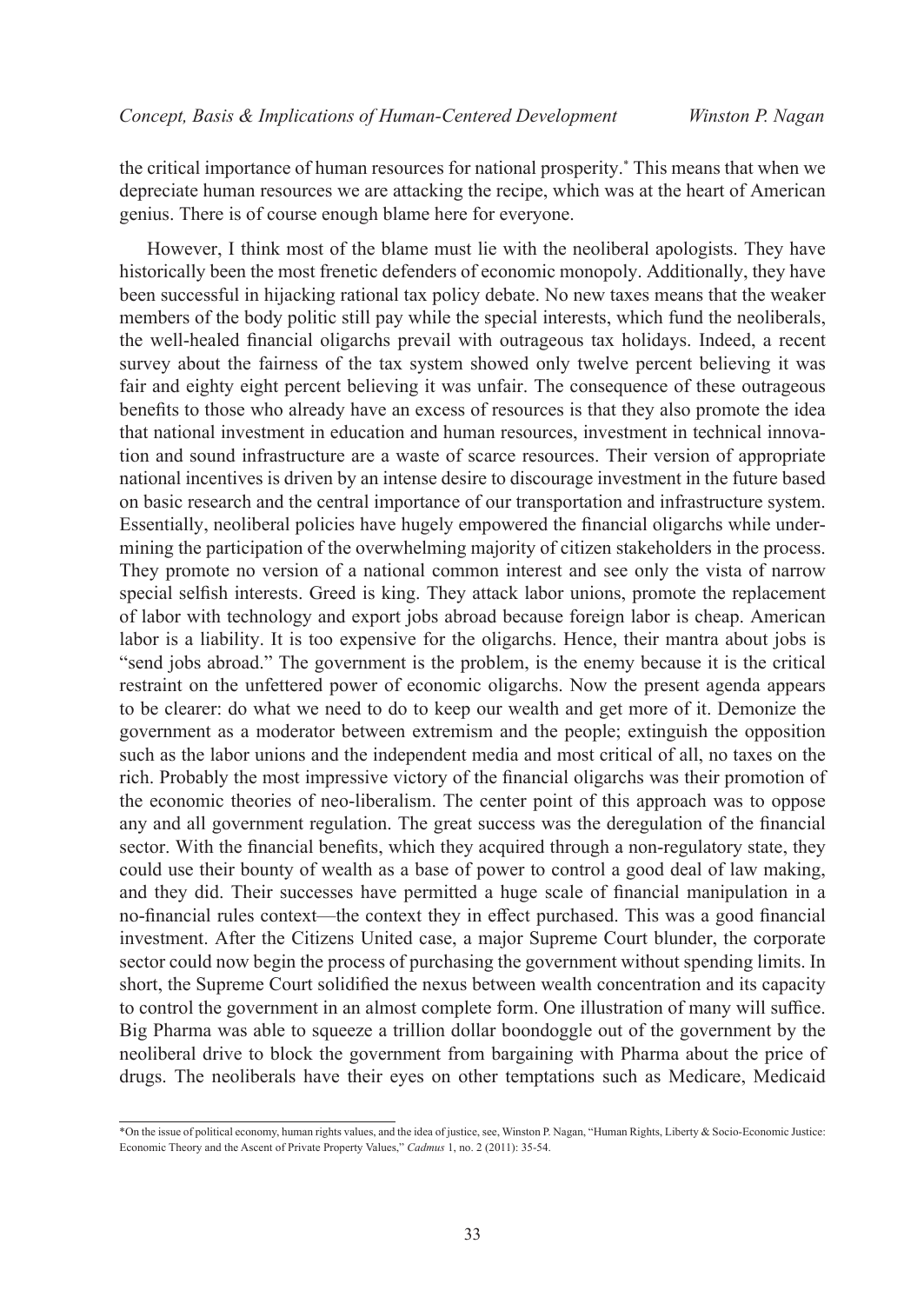and Social Security. What is it that drives the neoliberals to destroy highly popular social safety nets? The answer to the above question is to be found in the longstanding neoliberal nightmare called the New Deal. The New Deal produced popular policies and its political success was reflected in Roosevelt being elected four times. After his death neoliberals considered that the New Deal was popular and an important base of power for the Democrats. The problem they confronted was that the New Deal programs were popular and could not be directly attacked. Their agenda focused on foreign fears and anti-communism. However, the lingering fear of New Deal institutions was finally frontally assaulted by the brilliant Ronald Reagan. The critical neoliberal strategy would now be to run up huge deficits so that there would be no funds to pay for New Deal programs. Moreover, if the Democrats came back to power, they would find that there is no money in the state bank to fund their programs. So fiscal conservatives ran up huge deficits, and borrowed billions, which they could now distribute as governmental socialism to neoliberal business and defense interests. This left us with a deficit nightmare and a mighty recession. With a great deal of political amnesia neoliberals now proclaim the morality of living within our economic means. You cannot spend funds if your bank account has no funds in it. They are the architects of this approach and the creators of the monumental deficit. Few heard from the deficit hawks during the Bush spending spree, fueled with money borrowed from China. We still do not hear the neoliberals willing to acknowledge their budgetary scam. Meanwhile, the United States is in a spiral towards radical inequality and diminishing of our national values. Perhaps national economic oligarchs should be reminded of the wisdom of Alexis de Tocqueville who saw the key idea behind the American genius as "self-interest properly understood." By this he meant that by taking care of your own self-interests you simultaneously express a concern for the other person's self-interest as well.

Currently the United States is in a presidential electoral cycle. One of the candidates has effectually embraced a radical repudiation of economic neoliberalism. At this point, there is strong popular endorsement of this position. A change here could have global implications for the evolution of a political economy whose foundations are rooted in human capital and human rights. It should be noted that President Roosevelt insisted that economic deprivation meant the extinction of human liberty.

President Roosevelt commissioned a draft of fundamental economic rights. This was precocious and came long before we had the foundations of an economic bill of rights at the global level. Certainly, the rights indicated in this draft are rights that could be adopted and amplified to meet the current needs for fully utilizing human capital on a global basis:

- The right to work, usefully and creatively through the productive years;
- The right to fair play, adequate to command the necessities and amenities of life in exchange for work, ideas, thrift and other socially valuable services;
- The right to adequate food, clothing, shelter and medical care;
- The right to security, with freedom from fear of old age, want, dependency, sickness, unemployment and accident;